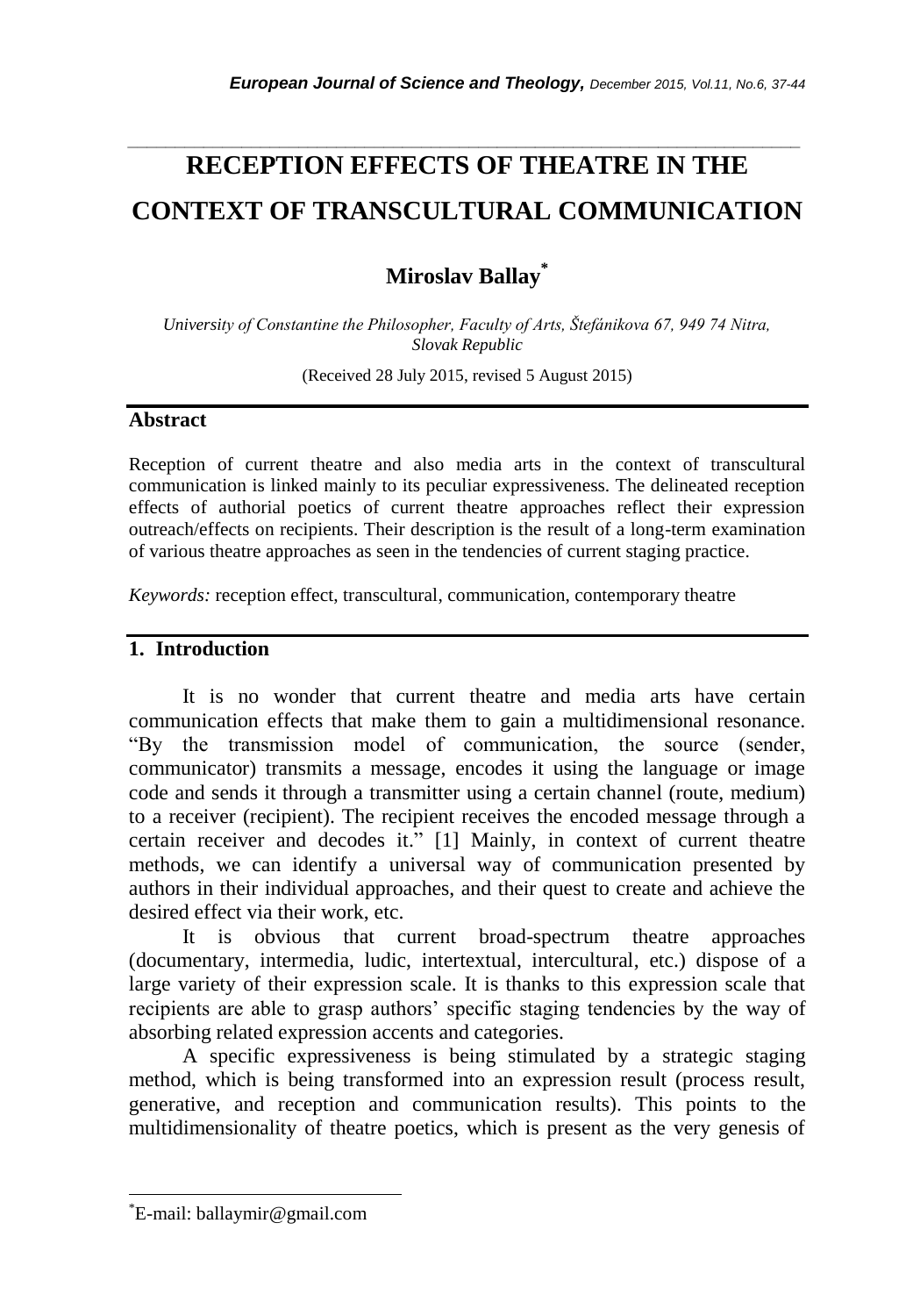author"s creative process (the so-called preliminary phase), through the process of staging generation up to the phase of reception influence on recipients.

### **2. Dimensions of theatre poetics**

### *2.1. Ethical reception effect*

One of the most dominant reception features of current theatre plays is their expressiveness resulting into moral appeals. This concerns authorial staging strategies with the purpose of delivering substantial ethical messages with the use of appropriate expressions. The sociative aspect of expressions along with their operative use is being placed in the foreground, in order to boost the emotional effect on recipients.

The emotional shock as caused by the theatre work, its message of a moral appeal and an appropriate expression effect stem from the clinical term of catharsis, which has been comprehensively analysed in the theory of drama and has its own parameters of therapeutic expression effects. This situation, appropriately adjusted in terms of expressions, contributes toward a purposeful "purification" of such passions in a more condense and more dramatic gradation climax. Aristotle in his definition of tragedy views this condition in terms of fear and compassion (.....purification of such passions through compassion and fear...") [2]. Aristotle is not against inducing individual passionate conditions as a matter of principle, as opposed to Plato, who describes this as maleficent. "Then the imitative poetry has the same effect, also as far as the pleasures of love, anger and all covetous feelings are concerned, both painful and pleasant for the soul that accompany each of our activity. It awakens and nourishes and strengthens the feelings, even though it should leave them die away, and makes them masters over us, although they should be mastered in order that we can become better and happier, instead of becoming worse and unhappier." [3] Aristotle is doing his utmost to refute this opinion, pointing to positive features of tragedy. According to the American theatrologist Marvin Carlson: "…ordinary interpretation considers catharsis as a Greek medical term, claiming that, as opposed to Plato, tragedy, according to Aristotle, does not stir up passions, but in fact it liberates viewers from them. Therefore, tragedy should work as a homeopathic remedy, which treats problems by applying substances in moderate quantities; in this case it concerns feelings of fear and compassion." [4] Czech theatrologist Eva Stehlíková views this rather medical term in several spheres – in irrational and rational ones [5]. This ambivalent level of cathartic effect also obviously concerns authorial theatre. Authors purposefully direct the final reception effect of their authorial plays to this cathartic dimension.

## *2.2. Educative reception effect*

Along with the ethical orientation of expressions as employed in theatre pieces with the aim of transmitting moral appeals, individual expressions also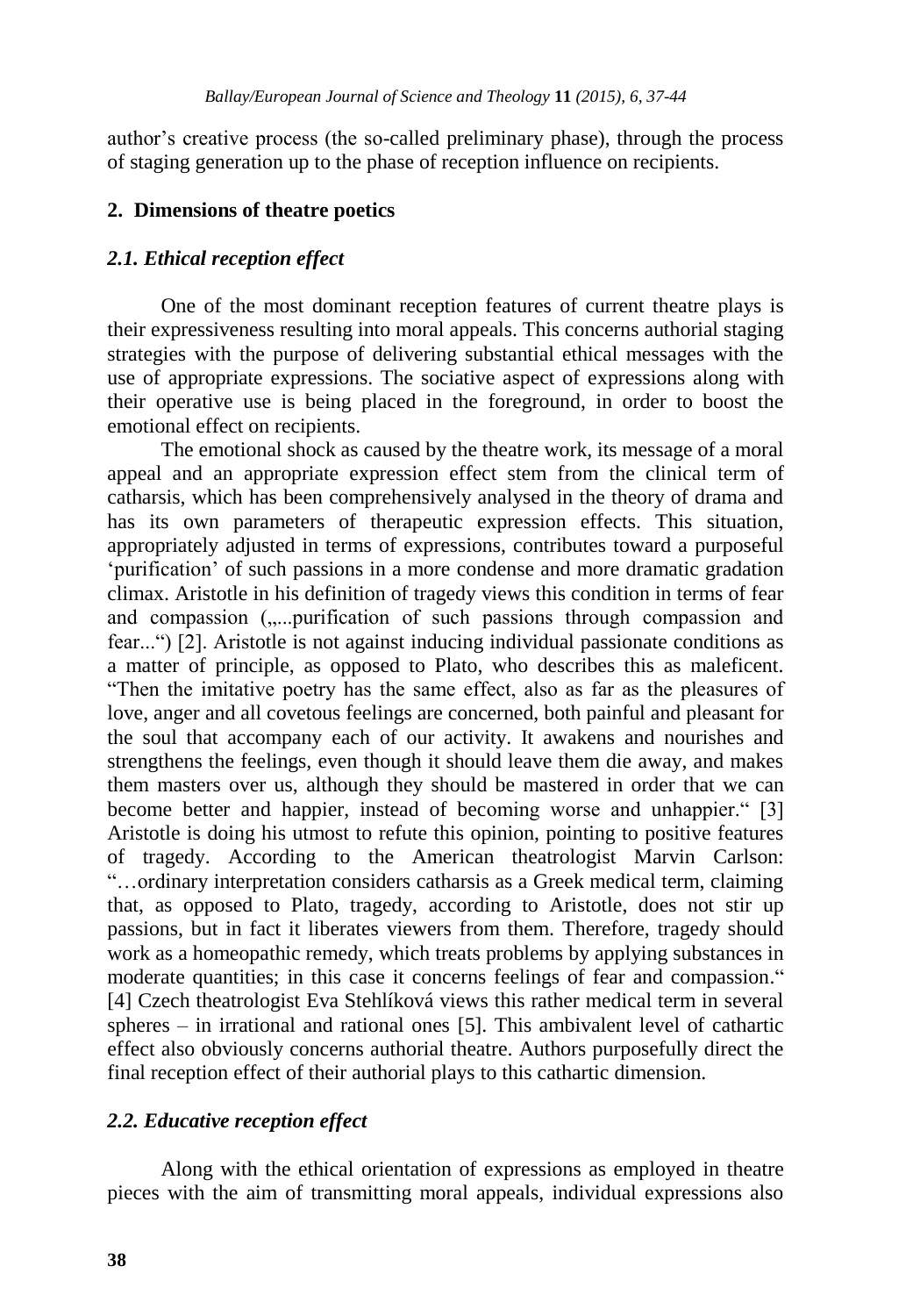clearly contain an educational dimension. Authors via their plays strive to highlight educational goals in applied expression parameters. Achieving this goal is being facilitated significantly by using theatre methods based on reconstructing the subject matter, history and memory of place, and by using unusual authorial updates of dramatic and literary texts, and their intertextual shifts and transpositions. It is not rare to see a staged portrait of a personage and its life, and a staged authorial feature with almost a didactical motivation for staging production.

To achieve the intended educational tendencies of expressions as used in authorial theatre, relevant expression categories are employed and developed traditionally in the staging process itself, as well as in the resulting staging reception effects. This concerns subjectivity, sociativeness, operativeness and an obvious stress on experience. The aforementioned group of categories makes it clear that authors want to inform, instruct and educate the viewer with the use of relatively more striking expressions. By the way of offering a reception experience, they strive to incite interest in knowledge by boosting dramatic effects of the staging form with a more interactive tendency. They thereby contribute toward highlighting what is an obvious communication dimension of theatre piece and of staging means that they have selected. They use a higher dose of illustrative expression, stress on word, clarity, emotional tinge, and subjectivity of experience, repetition and effort to achieve a cognitive (conceptual and rational) effect on viewers. This mostly leads the stage directors to present an emphatic education form of their authorial concepts as part of a strategically elaborated staging form.

# *2.3. Psychological reception effect*

Another feature of expressiveness as employed by current authorial theatre is its tendency to lead to a psychological dimension of many reception effects. It is again the subject matter that is a source of these expression effects on viewers. Creators of authorial theatre also approach issues such as various mental abnormalities, clinical pathology of mental diseases, and psychological and psychiatric problems, and they also frequently make an intense effort to increase the overall psychological effect of the theatre piece on recipients by using relevant staging means. When it comes to expression categories that they use, it is increased subjectivity, implicitness of expression, or, conversely, intensification of the so-called strikingness of expression. The psychological orientation of the overall reception effect of current authorial theatre stems from authors" motivation to awaken the hidden interior. In other words, in the acting component, they want to externalise mainly psychological contents in appropriate expression appearance by the use of various techniques, and methods of acting presentation (for example, realistic psychological experience, methods of biomechanics, etc.).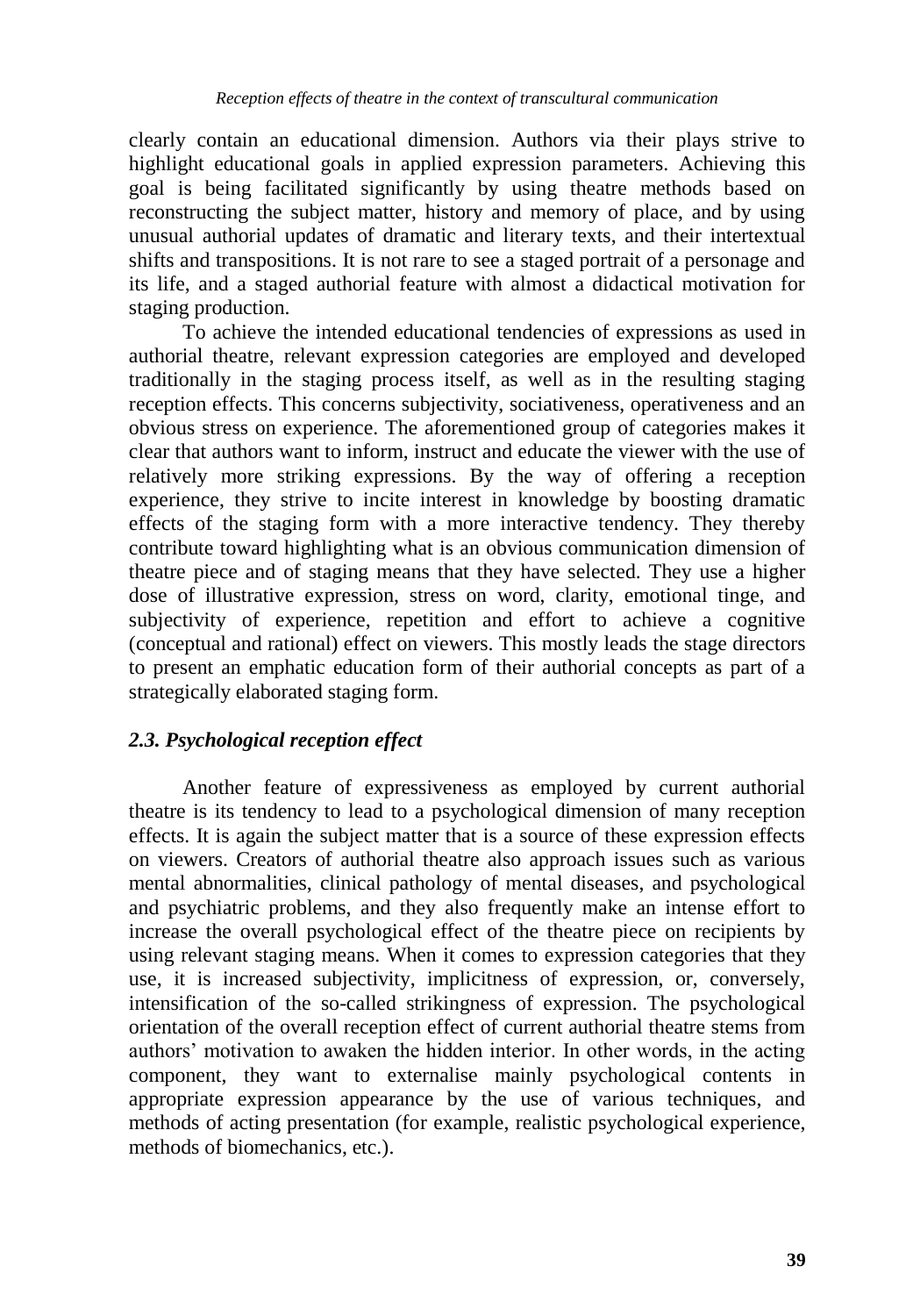The achieved expression effect of a theatre play is most frequently the result of a detailed method, for example of interpretation theatre, which in this case clearly analyses the psychological situation of individual figures. The psychological expression dimension of many plays is understandable, as theatre with its own thematic orientation and conception turns itself toward human person.

Therefore, the perceived expressiveness is very closely connected to the psychological palette of the interior of presented figures in a constantly apparent changeability. After all, theatre is one of the most expressive art forms. Nevertheless, the psychological accents as put forth by authors are frequently not only explicit (clear and authentic in their live presentation), but also implicit (by the way of internal play with deliberately covered interior motives, undertones, etc.). This makes the authorial theatre play a maze of probes examining the internal psychological level of presented figures, these psychological probes being most intimately linked to employed expression categories.

# *2.4. Entertainment reception effect*

One expression effect of current theatre and also media arts that must not be neglected is its undeniable orientation on entertainment. This has unambiguously been a legitimate conception of theatre since the antiquity, along with its original, genetically older ritual function. Using the words of Erika Moravčíková, "the media are presenting exciting, even cathartic shows: birth and of life, dangerous and funny situations, diseases of lifestyle – with victories and defeats, natural and human disasters, sights in the Universe and in the interior of our civilisation" [6]. Some makers are often stimulated to staging production by a natural effort to awaken the element of amusement and comicality. This concerns a demarcation of the position of theatre on the boundary of tragicality and comicality. Meanwhile, the category of entertainment belongs to the family of the genre sub-class of comedy.

Therefore, the degrees of entertainment are determined by the extent of comicality of expression employed in the play. Makers seek appropriate ways to make clear and objectify human ridiculousness, sinfulness and stupidity. To achieve this, they use adequate expression and style means. They offer a broadspectrum entertainment of various sorts, i.e. with various expression effects on recipients. The selected role of entertainment dictates the use of a relevant expression degree on the scale of a relatively broadly stratified comicality of expression. Viewers have various reactions to various kinds of presented authorial entertainment within an authorial theatre piece. This concerns, for example, communal, intellectual, sensationalist, vulgar, perfidious, lewd, naive, primitive, sarcastic, grotesque, tragicomic, folk, snobbish, elitist and mass type of entertainment. A deliberate expression effect that directly influences the recipient is attached to a relatively more extensive enumeration of theatre entertainment elements.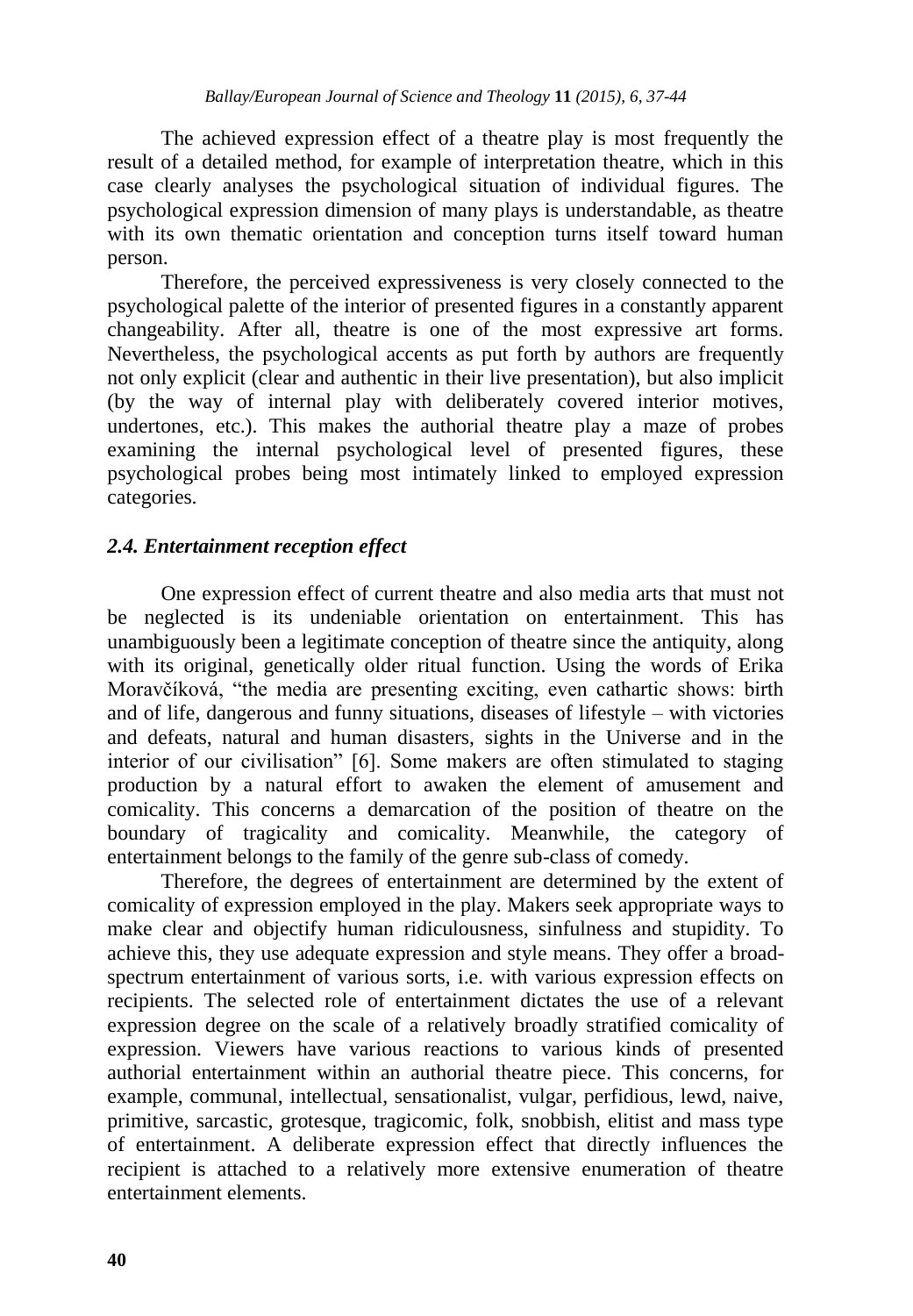Theatre entertainment and the element of amusement in theatre arts stem from the creative tendency of portraying a comical polarity of the world of human life. To achieve this, makers of authorial theatre use, for example, individual improvisation techniques (Impro League, collective improvisation, authorial dialogical action, etudes, etc.). This way they often scoop up from potential resources of general human comicality, following their own way of creating their peculiar and authentic quality of expression.

# *2.5. Ritual reception effect*

An opposite element vis-à-vis entertainment is an entirely different concept of theatre related to its primordial forms, i.e. rituals. Current theatre approaches reach out to the ritual roots of theatre and theatricality. In ritual, theatre seeks to reinvent collective experience and interactivity of theatre that does not distinguish between actors and the audience. Current authorial staging approaches predominantly draw relevant expression effects from the ritual roots of theatre. In terms of expression system, it is mainly operativeness that gets the upper hand over pictoriality, mainly in the communication sphere of theatre language employed in these authorial staging approaches. It is necessary to involve the audience in an interactive manner, integrate it into what is going on the stage, and create, so to speak, a kind of participation theatre with an accent on ethos, monotony, repetitiveness, etc.

These clearly ritualistic expression components provide a basis for creating a comprehensive expression influence of reception effects of theatre as anchored in reconstructing or even directly initiating ritualistic protoforms. The expression reach is composed of the created structure, composition of the theatre piece, its expressed monotony and principles of repetition. The balancing and, so to speak, unifying effect of the repetitive characteristics of a ritualistic staging approach employed in authorial theatre has a reflexive conclusion. Stage directors in this case attempt to express their own staging concepts in a ritualistic way, i.e. in a detailed manner they use elements of spirituality, religiosity, contemplative tendencies, metaphysics, and universality of the theatre of the world, etc. Reflexive expression effects in the reception sense then sprout from these tendencies.

The ritualistic function of current theatre is related to authors' intense efforts of reconstructing rituals in their immanent theatricality and to viewing rituals as a primordial source of theatre. This has also much to do with authors" quest to introduce an implemented sacral (religious) theme into authorial theatre, and also with the effort of reviving locations in individual staging tendencies, generating and employing principles of expression interiorisation and subsequently exteriorisation of the expression effect as viewed from the reception standpoint. For example, the so-called 'site-specific' theatre approach introduces into current authorial theatre a different level of interactivity, sacralisation of the desacralized, and semiotisation of unusual theatre space by the use of new expressiveness, etc.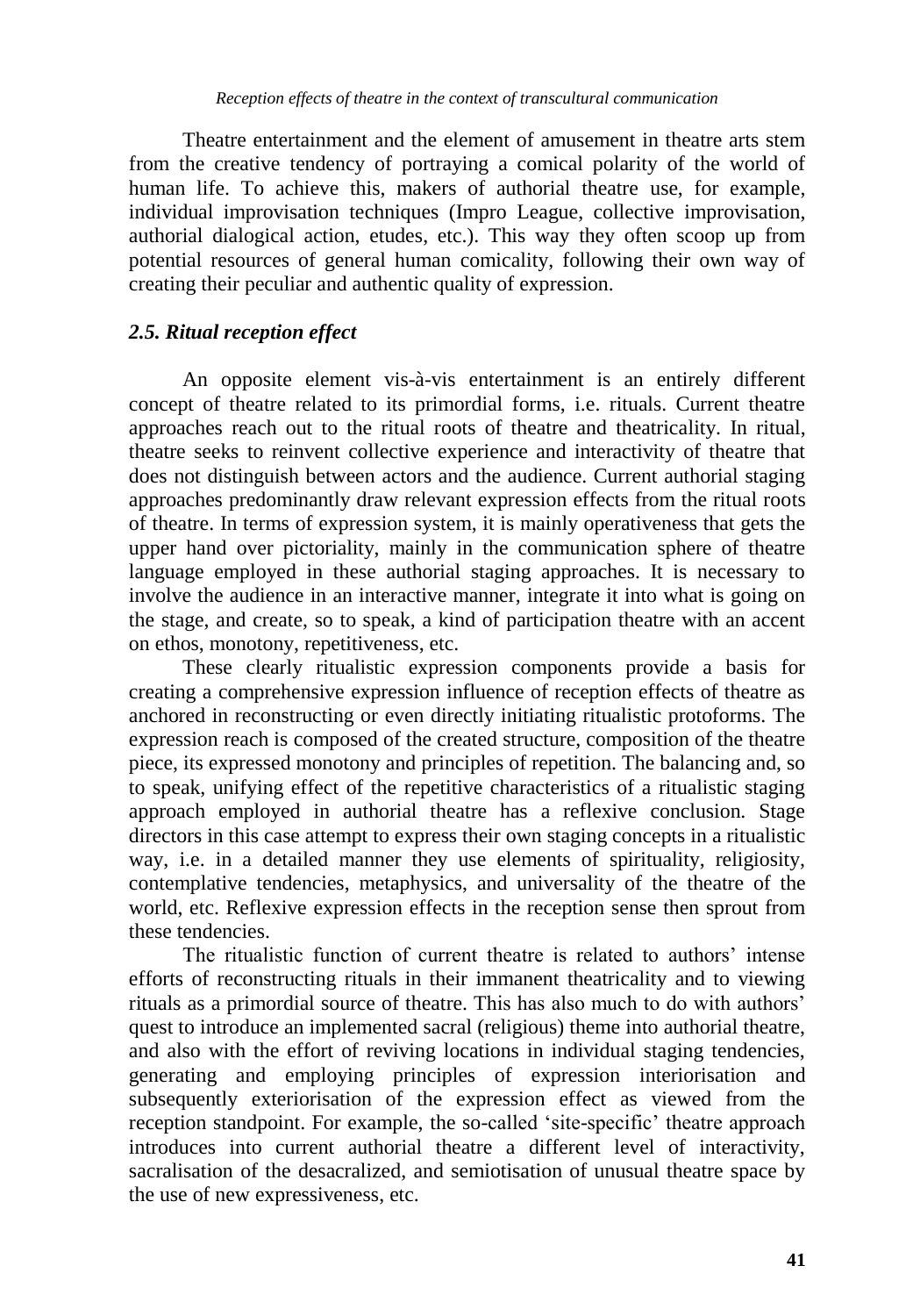## *2.6. Aesthetic reception effect*

The expression influence and reception effects of current theatre in the context of transcultural communication are due to the innate aesthetic potentiality of theatre. Many directors present in their plays significant and peculiar poetics, which also requires capturing parameters of expression quality.

By reflecting poetics, it is possible to penetrate to aesthetically functional expression parameters of the theatre piece. They reflect the aforementioned expressiveness, which is also abstracted from them. Stage directors mostly compose it on constructive composition moulding of a staging corpus. As early as in this early process, it already involves intentional selection and sensitive construction of individual expression tinges. They can be traced back from the structure of the work by the use of an analytical approach. Authorial play works in terms of expression reception effects from the corpus of theatre work. That is why individual aesthetical categories are determined from the nature of functioning and existence of authorial play, from its coherence, or, conversely, from a fragile loose linkage of an integrated stage synthesis.

When it comes to aesthetic expression categories used in such authorial staging approaches, a dominating feature is pictoriality of expression as a superordinate aesthetic expression category, as well as invention (assemblage), analysis, variety, structure and variability. Authors in the staging process put a significant stress on more inventive positions of thematising the staging generation of authorial theatre work corpus. It frequently happens that an authorial play that has emerged shows extraordinary aesthetic postulates from the point of stage component synthesis.

The phenomenon of colour appears to be one of the most efficient aesthetic tendencies of expression effects. Colour in theatre piece has its irreplaceable function in psychological, physiological, synesthetic, associative and cognitive expressions. A colour used in authorial theatre play in serves many ways as a compressed expression shortcut. At the same time, it also transcends toward the universal totality of expression, as by being embedded into the authorial theatre work, it gains a comprehensive expression potential.

### *2.7. Therapeutic reception effect*

Another registered expression tendency of current authorial theatre is its orientation on a special sphere of the so-called dramatotherapy or theatrotherapy. Authors in these cases turn their focus on therapeutic purposes and the use of appropriate expression effects. This concerns, for example, many theatres for marginalised groups (homeless, disabled, immigrants, etc.), community theatre groups, minority theatres, etc. Artistic and aesthetic parameters of theatre work are sometimes subordinated to the therapeutic purpose. According to the Czech therapist and pedagogue Milan Valenta, from among all paratheatre systems of therapeutic nature, the sphere of theatrotherapy is the closest one to art [7].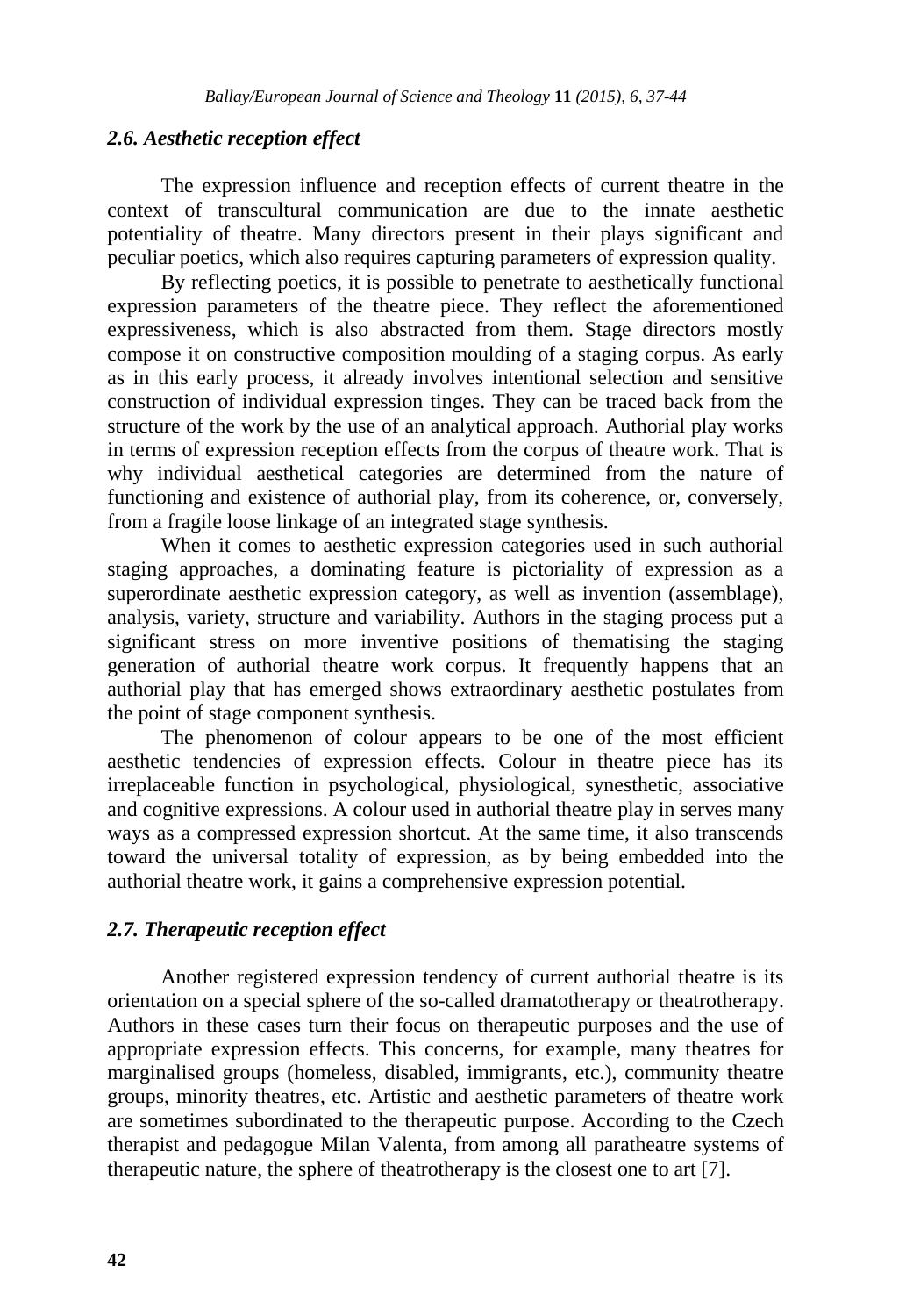From the point of transcultural communication, the predominating features of staging process include most of all operativeness and apparent sociativeness of expressions with respect to a specific disability. It is disability that determines the degree of expression effects resulting in an increased level of expressiveness, subjectivity, pictoriality, deepened accent on experience, etc.

For example, authorial methods in theatre of the hearing impaired focus on efficient presentation of experience with the use of nonverbal means, gestures and pantomimical speech of hands as part of the acting component. Makers this way in a subtle manner attain expression parameters involving therapeutic effects. Therapy theatre is pretty consequent in composing and creating special expression conditions that contribute toward creating a special and peculiar staging expression and a deliberate rehabilitation of one"s own expression.

# *2.8. Intellectual reception effect*

Finally, reception effects of current theatre can also be reflected in theatre strategies oriented on intentional parameters of thinking. The orientation on a rational reach of authorial play is a transparent bearer of this reception effect of authorial theatre. "This could be explained by the confrontation of the two principles derived from the ancient Greek gods Apollo and Dionysus. The Apollo principle is sober, considerate, intellectual, balanced and harmonic. The Dionysus principle is passionate, excitable, emotional, unbound and conflicting. Both these principles coexist in each of us, but they are rarely balanced." [8]

It concerns making pictoriality of expression present in permanently vivified themes, problems, associations, and on implicit and explicit levels of portrayal. This multiplying expression effect, as part of the overall reception influence, is mostly aimed at intensifying experience and conceptuality, thematising the variety of authorial invention, etc.

Creators apply a more continuous approach in composing their staging idea and follow through with their concept. The authorial play that is being carried out is a place for applying intended projects expressing ideas of its creators. The staging structure in its tectonics then represents a motive source for the reception effect of the entire theatre work. It thereby becomes a constructed model of the maker's theatre thinking, which we, as viewers, are invited to enter.

# **3. Conclusions**

It is evident from the aforementioned reception effects of authorial theatre plays that they are closely linked to specific theatre approaches, methods and authorial strategies. The specific reception effect is then achieved via an evidently symbolic staging approach that becomes a "rudder" of the indicated expressiveness of theatre play [9].

Reception of current theatre in context of transcultural communication is linked mainly to its peculiar expressiveness. The delineated reception effects of authorial poetics of current theatre approaches reflect their expression